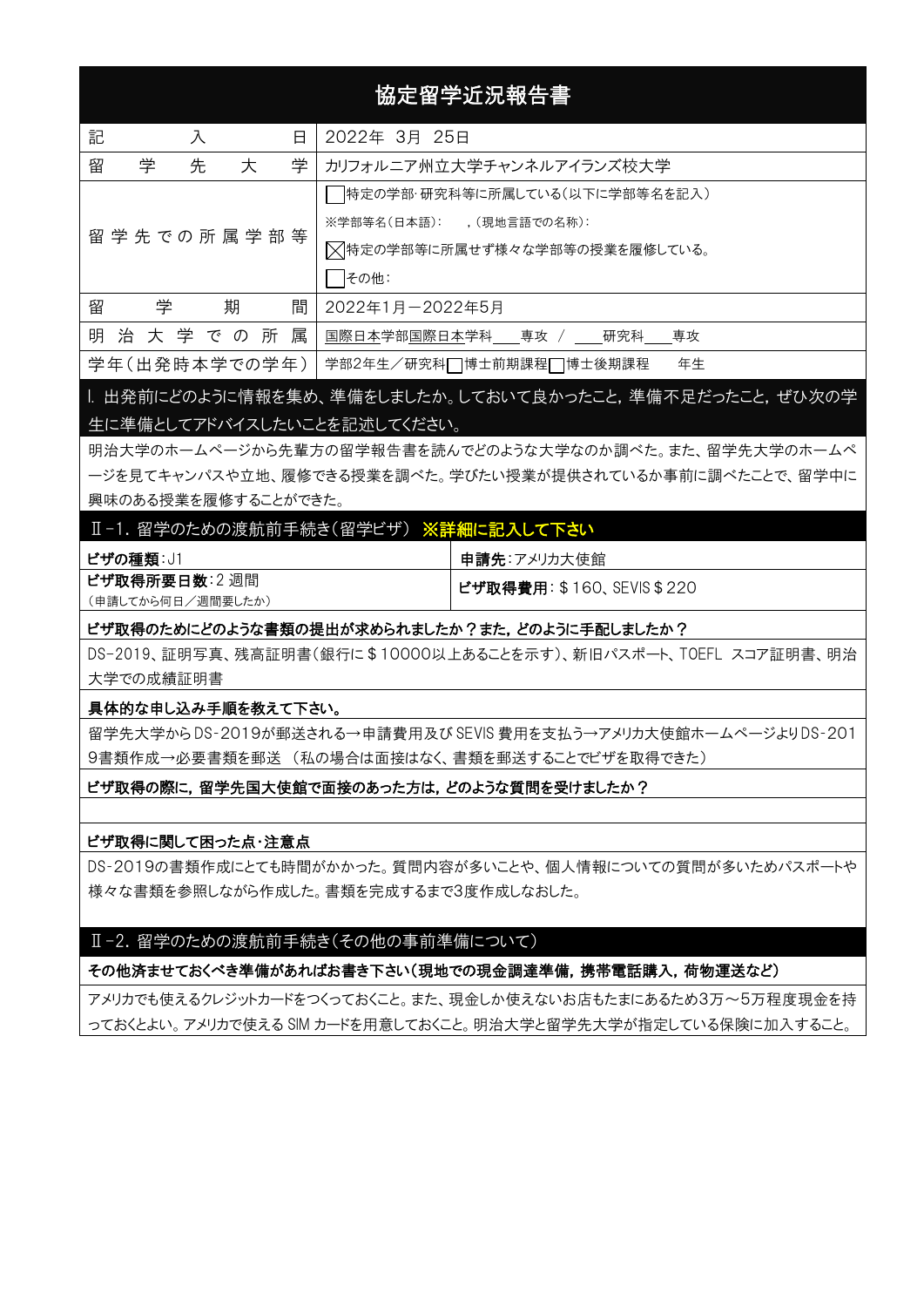| Ⅲ. 現地到着後のながれ                                                         |                                                            |           |                                             |             |          |  |
|----------------------------------------------------------------------|------------------------------------------------------------|-----------|---------------------------------------------|-------------|----------|--|
| 1.到着時の様子                                                             |                                                            |           |                                             |             |          |  |
| 利用航空会社                                                               | <b>JAL</b>                                                 |           |                                             |             |          |  |
|                                                                      | オンライン(JAL 公式サイト)                                           |           |                                             |             |          |  |
| 航空券手配方法                                                              |                                                            |           | ※利用した旅行社・旅行サイト,格安航空券情報等があれば記入して下さい。         |             |          |  |
| 大学最寄空港名                                                              | LAX(ロスアンゼルス国際空港)                                           |           | 現地到着時刻                                      | 午前10:45     |          |  |
|                                                                      | □大学手配の                                                     | □知人の      | ⊠公共交通機関                                     | ┌─タクシー      | ⊠その他UBER |  |
| キャンパスへの移動手段                                                          | 出迎え                                                        | 出迎え       | (▽ベス□電車)                                    |             |          |  |
| 移動の所要時間                                                              | 1時間半                                                       |           |                                             |             |          |  |
| 空港からキャンパスへの移動の際の注意点,タクシー・公共交通機関で移動する際の行き方,料金等                        |                                                            |           |                                             |             |          |  |
| 電車とバスを乗り継いでキャンパスまで行けるが、UBER を利用するのが一番良い。 空港から UBER 乗り場まで無料のシャトルバスを利用 |                                                            |           |                                             |             |          |  |
| する。UBERは\$70~\$80。                                                   |                                                            |           |                                             |             |          |  |
| 大学到着日                                                                | 1月18日14時頃                                                  |           |                                             |             |          |  |
| 2.住居について                                                             |                                                            |           |                                             |             |          |  |
| 到着後すぐに住居                                                             | ⊠はい                                                        | いいえを選んだ方: | 月                                           | 日から入居可能だった。 |          |  |
| 入居できましたか?                                                            | いいえ                                                        |           |                                             |             |          |  |
| 住居のタイプ                                                               | ⊠寮                                                         | アパート      | その他(                                        |             |          |  |
| 部屋の種類                                                                | ⊠一人部屋                                                      | 二人部屋      | その他(                                        |             |          |  |
| ルームメイト                                                               | 日本人学生                                                      |           | 他国からの留学生  ╳ その他(現地の学生3人)                    |             |          |  |
| 住居を探した方法                                                             | ⊠大学の斡旋<br> 自分で探した<br>その他(                                  |           |                                             |             |          |  |
| 住居の申込み手順                                                             |                                                            |           | 大学ホームページから寮のページを選択→手順に従って部屋のタイプ(一人部屋又は二人部   |             |          |  |
| 屋)、ミールプランを選択                                                         |                                                            |           |                                             |             |          |  |
| 住居は渡航前に,また渡航後すぐに見つかりましたか?トラブルはありましたか?                                |                                                            |           |                                             |             |          |  |
| 渡航1週間前に部屋が決定した。特にトラブルはなかった。                                          |                                                            |           |                                             |             |          |  |
| 3.留学先でのオリエンテーションについて                                                 |                                                            |           |                                             |             |          |  |
| オリエンテーションの有無                                                         | ⊠あった                                                       | なかった      |                                             |             |          |  |
| 日程                                                                   | 1月21日                                                      |           |                                             |             |          |  |
| 参加必須ですか?                                                             | ⊠必須                                                        | 任意参加      |                                             |             |          |  |
| 参加費用は?                                                               | ⊠無料                                                        | 有料(金額:    |                                             |             |          |  |
| 内容と様子は?                                                              |                                                            |           | 本来は対面であったが、コロナウイルスの影響でオンラインで開催された。最初に簡単な自己紹 |             |          |  |
|                                                                      | 介をし、その後は国際教育事務室の方から保険や学校の様子、コロナウイルスの対応について2<br>時間程度説明があった。 |           |                                             |             |          |  |
| 留学生用特別ガイダンス                                                          | あった                                                        | ⊠なかった     |                                             |             |          |  |
| 授業開始日                                                                | 1月24日から                                                    |           |                                             |             |          |  |
| Ⅳ. その他、渡航してから必要な手続きについて                                              |                                                            |           |                                             |             |          |  |
| 1. 現地で滞在許可等の申請の必要はありますか?いつ、どこで、方法は?日数、料金は?トラブルは?                     |                                                            |           |                                             |             |          |  |
| なし                                                                   |                                                            |           |                                             |             |          |  |
| 2. その他現地でした手続きは?(健康診断、予防接種等)いつ、どこで、方法、日数、料金は?トラブルは?                  |                                                            |           |                                             |             |          |  |
| MMR の予防接種証明書を学校のサイトに提出                                               |                                                            |           |                                             |             |          |  |
| 3. 現地で銀行口座を開設しましたか?手続方法、必要書類、日数、料金は?トラブルは?                           |                                                            |           |                                             |             |          |  |
| いいえ                                                                  |                                                            |           |                                             |             |          |  |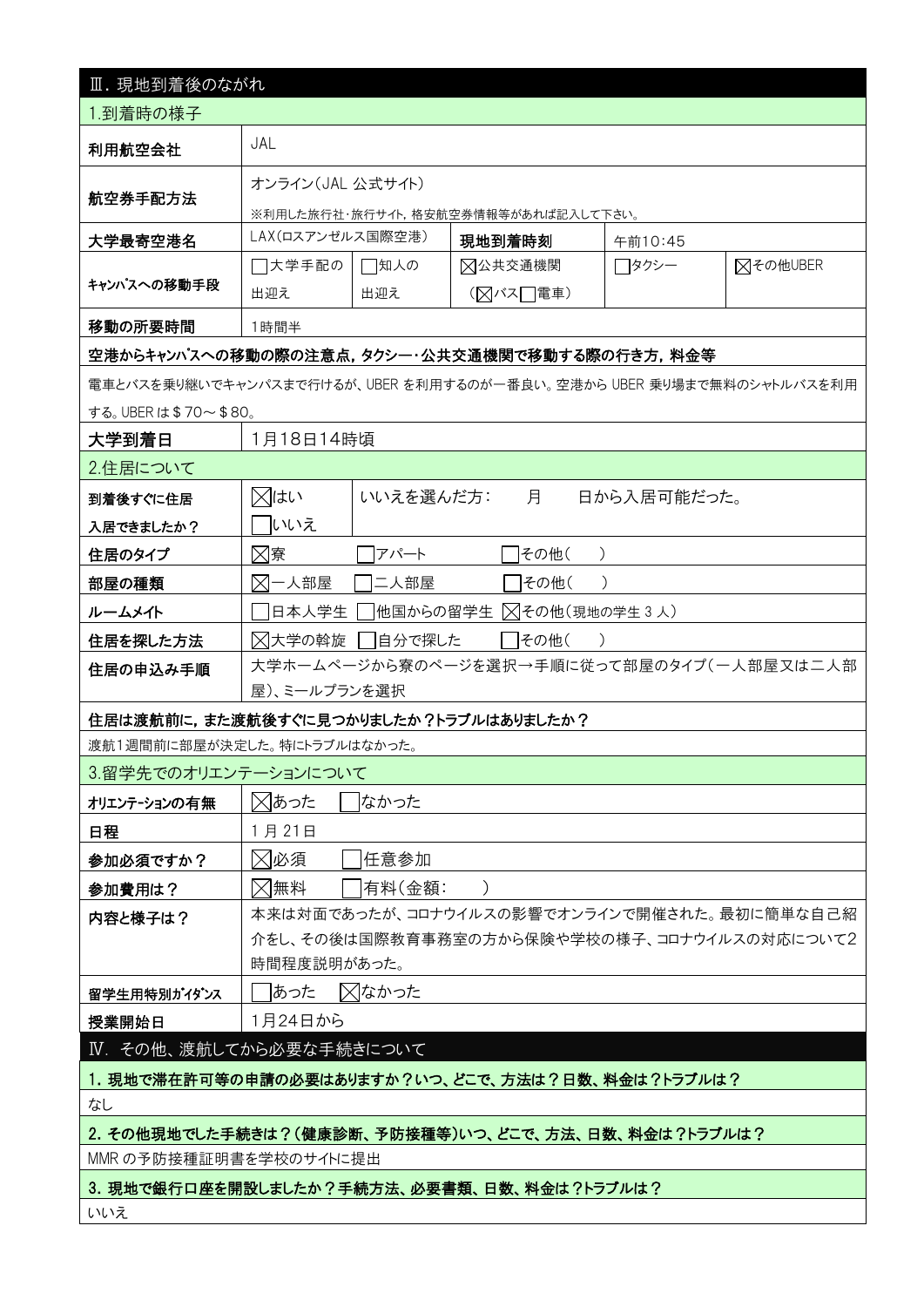| 4. 現地で携帯電話を購入しましたか?手続方法、必要書類、日数、料金は?トラブルは?               |
|----------------------------------------------------------|
| いいえ                                                      |
| V. 履修科目と授業について                                           |
| 1.履修登録はいつどのような形で行いましたか?                                  |
| ◯出発前に(11月15日頃)                                           |
| ╳ オンラインで登録 │  志願書類に記入して登録 │<br>できなかった<br> その他(           |
| 到着後に(<br>月<br>日頃)                                        |
| オンラインで登録    国際オフィス等の仲介 <br> できなかった<br> その他(<br>$\lambda$ |
| 登録時に留学生として優先されることは<br>あった<br>⊠なかった                       |
| 優先が「あった」方はどのように優先されましたか?                                 |
|                                                          |
| 優先が「なかった」方はどのように登録しましたか?                                 |
| 自分のポータルページから、履修希望する授業を自分で登録した。学校のホームページから提供されている授業を調べて   |
| から登録した。留学生は履修できない授業や、コロナウイルスにより授業形態(対面授業又はオンライン)が変更されている |
| 授業があった。                                                  |
| 出発前に授業を登録した方は,現地で変更・追加できましたか?また希望通りの授業が取れましたか?           |
| 授業開始2週間後までは授業を変更することができる。今学期は最初の2週間がオンラインであったため、変更可能期間   |
| がすべてオンラインであった。ゆえに、授業形態や課題内容が異なり、履修を変更するかどうかの判断が難しかった。    |

|       | VI. 一週間のスケジュール 授業時間、課外活動、勉強時間等、毎日の生活について記入してください。 |        |                         |        |   |   |   |
|-------|---------------------------------------------------|--------|-------------------------|--------|---|---|---|
|       | 月                                                 | 火      | 水                       | 木      | 金 | 土 | 日 |
| 7:00  |                                                   |        |                         |        |   |   |   |
| 8:00  |                                                   |        |                         |        |   |   |   |
| 9:00  |                                                   | COM210 |                         | COM210 |   |   |   |
| 10:00 | POL102                                            | COM210 | <b>POL102</b>           | COM210 |   |   |   |
| 11:00 | POL102                                            |        | <b>POL102</b>           |        |   |   |   |
| 12:00 | POL102,<br>SOC201                                 |        | <b>POL102</b><br>SOC201 |        |   |   |   |
| 13:00 | SOC201                                            |        | SOC201                  |        |   |   |   |
| 14:00 |                                                   |        |                         |        |   |   |   |
| 15:00 |                                                   |        |                         |        |   |   |   |
| 16:00 |                                                   |        |                         |        |   |   |   |
| 17:00 |                                                   |        |                         |        |   |   |   |
| 18:00 |                                                   |        |                         |        |   |   |   |
| 19:00 |                                                   |        |                         |        |   |   |   |
| 20:00 |                                                   |        |                         |        |   |   |   |
| 21:00 |                                                   |        |                         |        |   |   |   |
| 22:00 |                                                   |        |                         |        |   |   |   |
| 23:00 |                                                   |        |                         |        |   |   |   |
| 24:00 |                                                   |        |                         |        |   |   |   |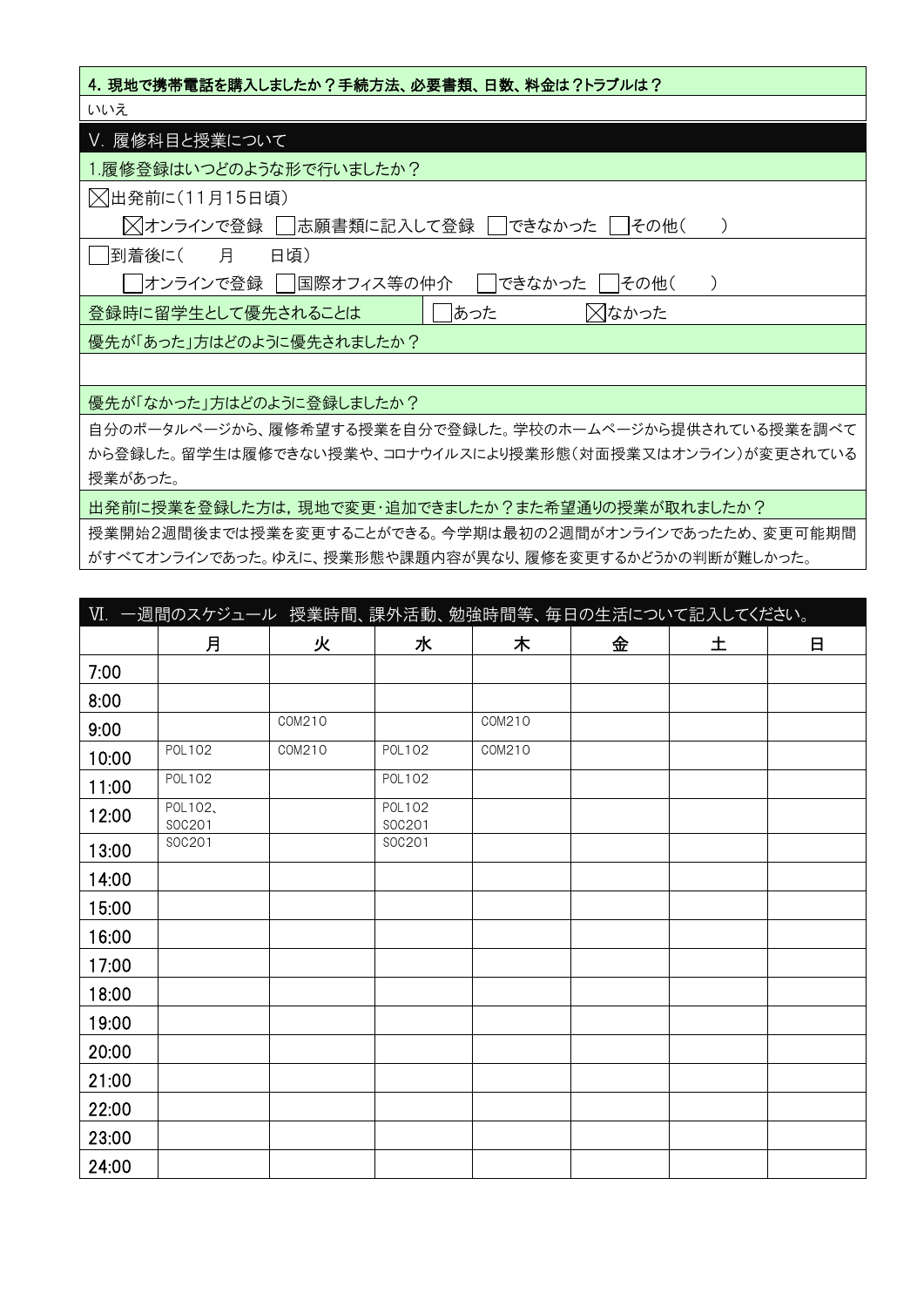# Ⅶ. 現在までの感想

#### 留学先大学、プログラムについて、授業、宿舎、生活全般についてなど、自由に書いてください。

寮は一人部屋で、キッチンを4人で共有している。電子レンジや冷蔵庫、コンロなど整っている。寮にキッチンがあることを知 らなかったため、一日二回学校内のカフェテリアを利用できるミールプランを申し込んだ。しかし、ミールプランは高いことか ら、料理する人が多いことを学校に到着してから知った。そのため、ミールプランは一番少ないものを申し込み、料理するの が良いと思う。キャンパスのまわりにはスーパーマーケットやモールはない。スーパーマーケットに行くには車で10分から15 分程度かかる。徒歩では行けない。しかし、キャンパスから無料バスが出ている。

#### 留学先大学を目指す学生に向けてのアドバイスをお願いします。

留学は非常に有益な機会であると思う。留学することによって、日本にいては経験できないことに多く触れることができる。留 学することは強い意志が必要であり、不安に思う人も多いと思う。私自身、アメリカに来る前までは授業をでうまくできるかどう か、友達ができるかどうか不安であった。コロナウイルスによって、申し込んだ段階では本当にアメリカに行けるのかどうかわ からなかった。VISA や授業、寮の申し込みをしていても、いつ留学がキャンセルされるか不安であり、コロナ渦での留学は本 当に良い決心であったのかわからなかった。しかし、留学が現実になり、アメリカに来てからは出発前の不安は一切なくなっ た。毎日様々なことを経験することができ、自分の価値観が変わったと思う。留学して一歩踏み出すことで、様々な新しいこ とを経験できると思う。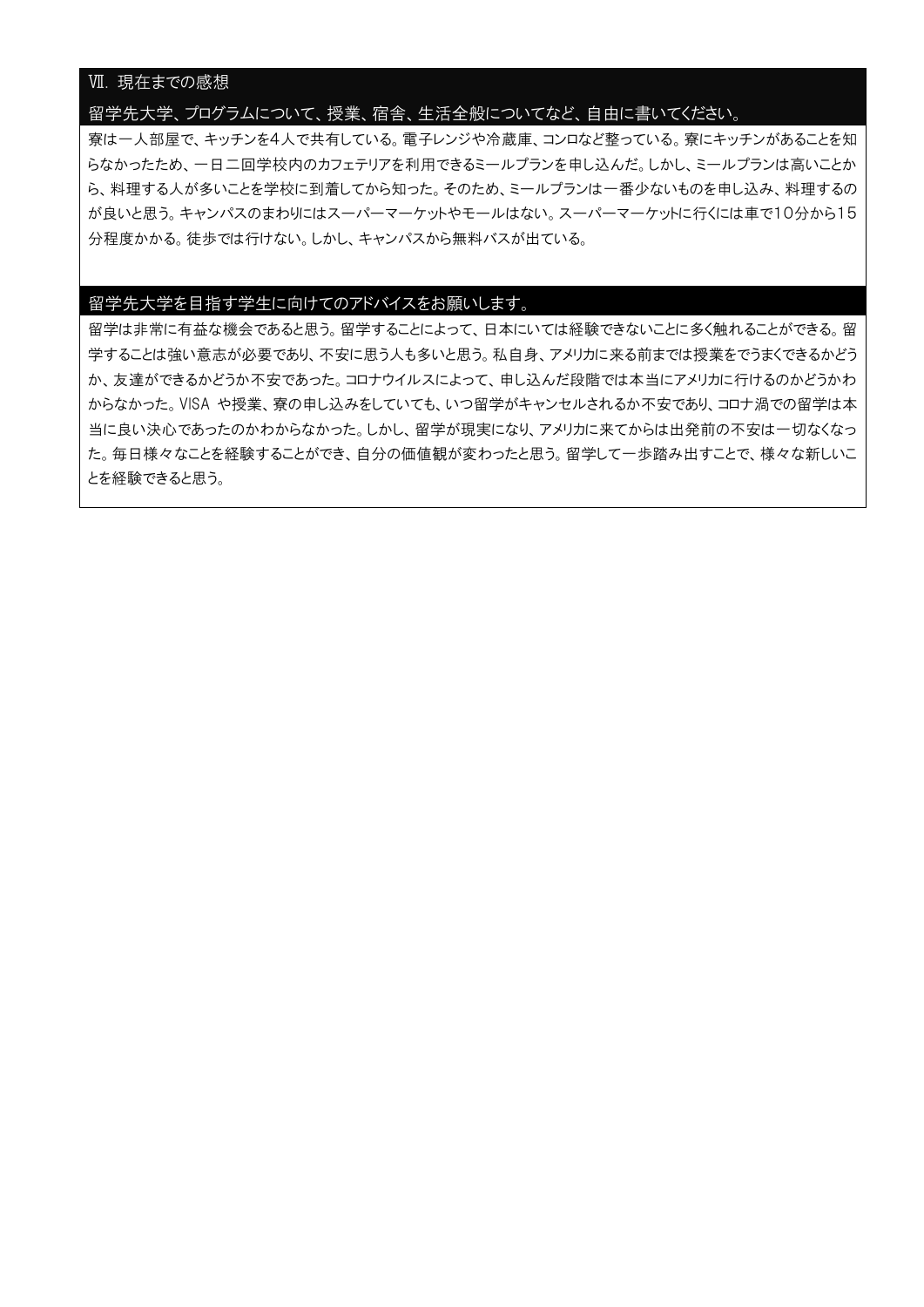| Report of the program activities (during the program) |                                                                                                                                                                                                                                       |  |  |  |  |
|-------------------------------------------------------|---------------------------------------------------------------------------------------------------------------------------------------------------------------------------------------------------------------------------------------|--|--|--|--|
| Date of reporting                                     | year2022 month4 day6                                                                                                                                                                                                                  |  |  |  |  |
| <b>Host University</b>                                | California State Channel Island University                                                                                                                                                                                            |  |  |  |  |
| Department you belonging to<br>at the host university | belong to a specific department (Please fill out the following information)<br>$\mathbb X$ Name of the department:<br>do not belong to any specific department and taking the classes of<br>$\boxtimes$<br>various majors.<br>lOther: |  |  |  |  |
| Duration of the exchange<br>program                   | year2022 month1 to year2022 month5                                                                                                                                                                                                    |  |  |  |  |
| Department you belong to at<br>Meiji University       | School of GJS Major (field of study)<br>Graduate school of _____ Major___                                                                                                                                                             |  |  |  |  |
| Year (before departure)                               | Undergraduate: year2 Graduate   Masters   Doctorate year                                                                                                                                                                              |  |  |  |  |

I**. How did you find the information to prepare for your departure? Please report and give some advises for future exchange students going abroad on what they need to know and be informed.**

Mostly, I found information on the Internet. I looked for the homepages of universities I applied for. I could find the information on what classes were offered at the universities. Also, I contacted some seniors who studied abroad so that I could know real information about the universities.

# Ⅱ**-1**.**Preparing before going exchange program (About VISA)** ※**Please report in detail.**

| $Type: J-1$                                                      | Where to apply: Embassy of the United States |
|------------------------------------------------------------------|----------------------------------------------|
| How long did it take to get a VISA: around 2   Cost: \$380       |                                              |
| weeks                                                            |                                              |
| (How long did it take from the application to the acquisition of |                                              |
| your VISA?)                                                      |                                              |

**What kinds of documents were required to submit to apply for VISA? How did you prepare those documents?**

DS-2019, Copy of a passport, photo, verification of financial support, transcripts, proof of English proficiency

## **Please report on the details of applying process.**

At first, DS-2019 is sent by the university. Then, apply for a visa on the homepage of the US Embassy and pay for SEVIS

# **If you took any interview at the Embassy, please report on the details of the questions you were asked.**

## **Were there any difficulties or notices to take the VISA?**

It took a long time to make a document to apply for the VISA. It is better to prepare it as soon as you can.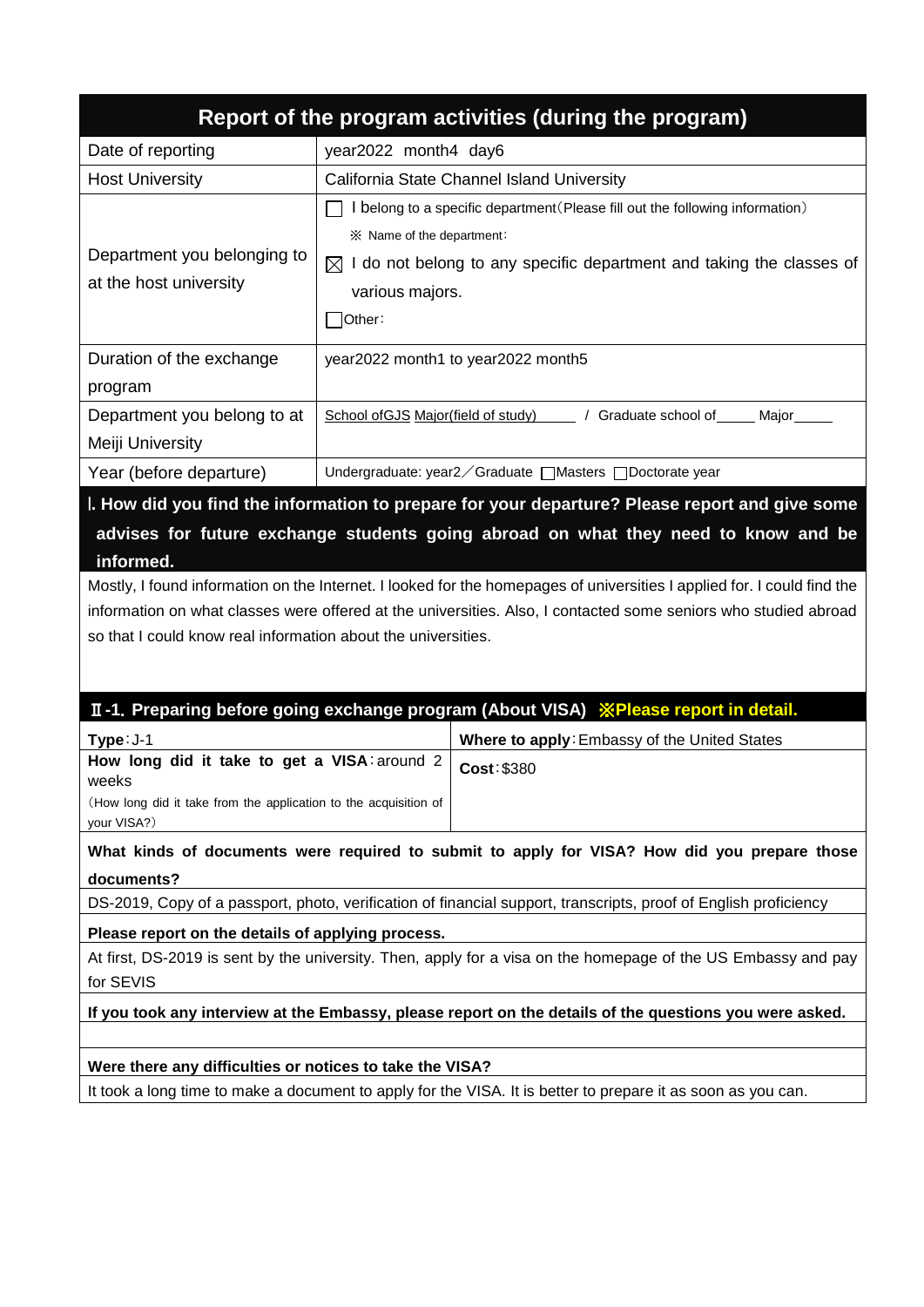## Ⅱ**-2**.**Preparation before departing for exchange program** (**Other topics**)

**Please report on any other necessary preparation before your departure. (E.g. Preparation of money, purchasing a cellphone, shipments of your commodities, and etc.)** 

It is better to bring two credit cards and cash. At some stores, credit cards are not accepted to use. Also, a SIM card is required to call and send messages. Furthermore, make sure you have already taken MMR vaccination before departing.

### Ⅲ.**After Arrival**

1. Arrival Information

| <b>Airline</b>                                                                                         |                                                                                                     | JAL                   |                   |                                                                                                                                        |       |            |  |
|--------------------------------------------------------------------------------------------------------|-----------------------------------------------------------------------------------------------------|-----------------------|-------------------|----------------------------------------------------------------------------------------------------------------------------------------|-------|------------|--|
| purchase<br>How<br>to                                                                                  | Online<br>air                                                                                       |                       |                   |                                                                                                                                        |       |            |  |
| ticket                                                                                                 |                                                                                                     |                       |                   | ※利用した旅行社・旅行サイト,格安航空券情報等があれば記入して下さい。                                                                                                    |       |            |  |
| <b>Arrival airport</b>                                                                                 |                                                                                                     | January 18th          |                   | <b>Arrival time</b>                                                                                                                    | 10:45 |            |  |
|                                                                                                        |                                                                                                     | $\Box$ Pick-up of     | $\Box$ Pick-up of | Public transportation<br>$\mathsf{L}$                                                                                                  | □taxi | ⊠otherUber |  |
| How to get to the campus                                                                               |                                                                                                     | host university       | your friend       | (□Bus □Train)                                                                                                                          |       |            |  |
| How long did it take from                                                                              |                                                                                                     | Around 1 hour         |                   |                                                                                                                                        |       |            |  |
| airport<br>the<br>to                                                                                   | the                                                                                                 |                       |                   |                                                                                                                                        |       |            |  |
| campus?                                                                                                |                                                                                                     |                       |                   |                                                                                                                                        |       |            |  |
|                                                                                                        |                                                                                                     |                       |                   | Are there any important points to get to the campus? Please inform on the cost of taxi or any                                          |       |            |  |
| transportations.                                                                                       |                                                                                                     |                       |                   |                                                                                                                                        |       |            |  |
|                                                                                                        |                                                                                                     |                       |                   | In my opinion, taking Uber is better than a train because it takes more time to get to the campus by train. It costs \$70-\$80 to take |       |            |  |
| Uber.                                                                                                  |                                                                                                     |                       |                   |                                                                                                                                        |       |            |  |
| <b>Arrival date</b>                                                                                    |                                                                                                     | month1date18time14:00 |                   |                                                                                                                                        |       |            |  |
| 2. Housing                                                                                             |                                                                                                     |                       |                   |                                                                                                                                        |       |            |  |
| Did you check-in                                                                                       | $\boxtimes$ Yes                                                                                     |                       |                   | If your answer is "No": The date you checked-in was                                                                                    |       |            |  |
| after<br>soon                                                                                          | $\Box$ No                                                                                           |                       |                   | month<br>day                                                                                                                           |       |            |  |
| arriving?                                                                                              |                                                                                                     |                       |                   |                                                                                                                                        |       |            |  |
| <b>Type of housing</b>                                                                                 | $\boxtimes$ Dormitory                                                                               |                       | $\Box$ Apartment  | Other <sup>(</sup>                                                                                                                     |       |            |  |
| the<br><b>Type</b><br>of                                                                               | $\Box$ Other(<br>$\boxtimes$ Alone<br>$\Box$ two persons<br>$\mathcal{E}$                           |                       |                   |                                                                                                                                        |       |            |  |
| room                                                                                                   |                                                                                                     |                       |                   |                                                                                                                                        |       |            |  |
| <b>Room mates</b>                                                                                      |                                                                                                     |                       |                   |                                                                                                                                        |       |            |  |
| How to find the                                                                                        | $\Box$ Other $($<br>$\boxtimes$ Recommendation from host university $\Box$ by yourself<br>$\lambda$ |                       |                   |                                                                                                                                        |       |            |  |
| accommodation                                                                                          |                                                                                                     |                       |                   |                                                                                                                                        |       |            |  |
| the                                                                                                    | There is a application form on the homepage of the university. I selected the type of room and      |                       |                   |                                                                                                                                        |       |            |  |
| <b>Details</b><br>οf                                                                                   | meal plans.                                                                                         |                       |                   |                                                                                                                                        |       |            |  |
| application                                                                                            |                                                                                                     |                       |                   |                                                                                                                                        |       |            |  |
| Have you decided your accommodation before departure or after arriving easily? Were there any troubles |                                                                                                     |                       |                   |                                                                                                                                        |       |            |  |
| to find it?                                                                                            |                                                                                                     |                       |                   |                                                                                                                                        |       |            |  |
| I applied for it on Novemver. However, the accommodation was decided 5 days before departure.          |                                                                                                     |                       |                   |                                                                                                                                        |       |            |  |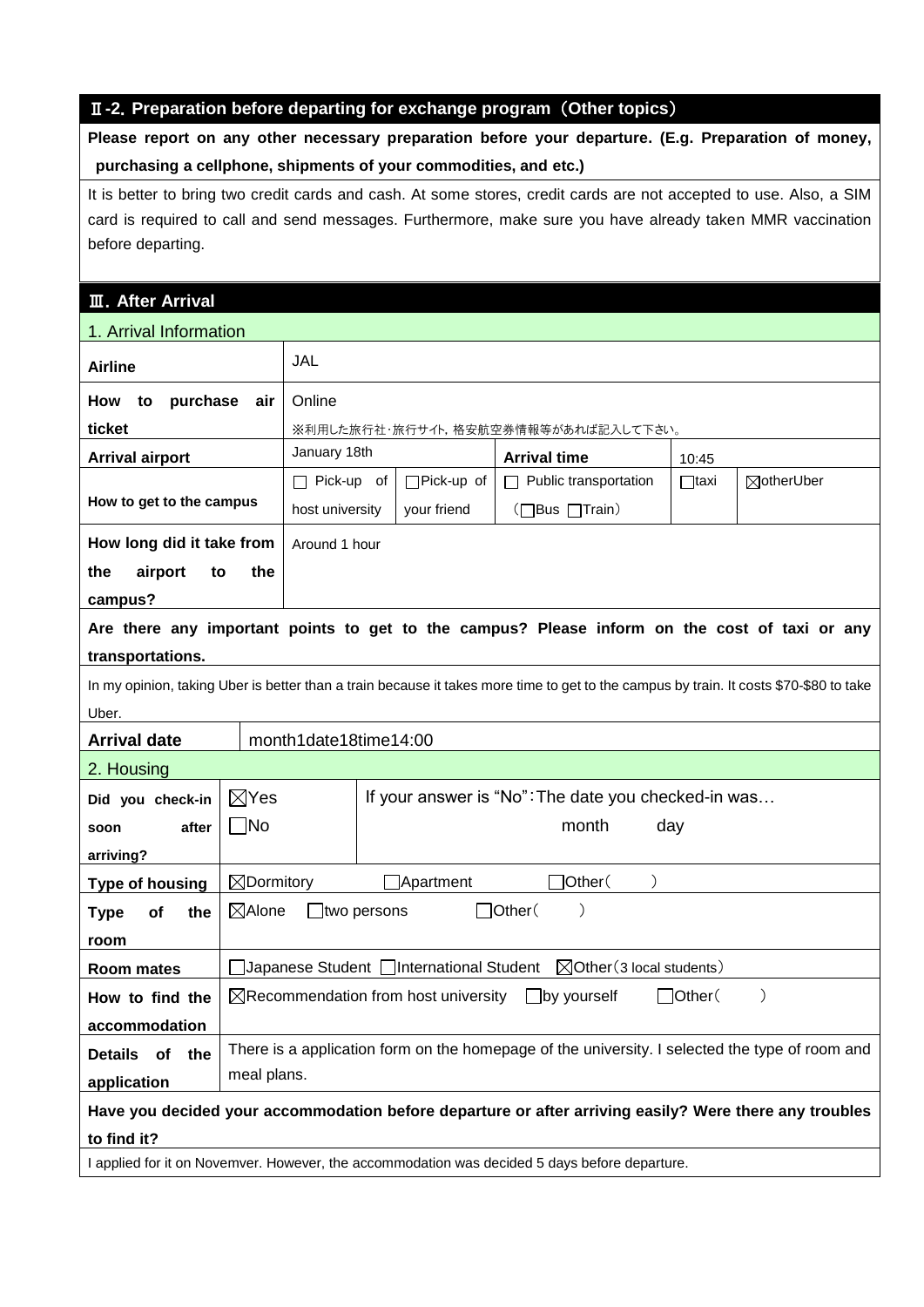| 3. Orientation                                                                                         |                                                                                                                   |  |  |  |  |
|--------------------------------------------------------------------------------------------------------|-------------------------------------------------------------------------------------------------------------------|--|--|--|--|
| Was there any orientation?                                                                             | $\boxtimes$ Yes<br>ÌΝo                                                                                            |  |  |  |  |
| <b>Date</b>                                                                                            | January 21                                                                                                        |  |  |  |  |
| Was it mandatory to attend?                                                                            | $\boxtimes$ Yes<br>้∣No                                                                                           |  |  |  |  |
| Did it cost any?                                                                                       | $\boxtimes$ No. It's free of charge.<br> Yes(Cost∶                                                                |  |  |  |  |
| <b>Contents (details)</b>                                                                              | COVID-19, health insurance, life at the university                                                                |  |  |  |  |
| Was there any special guidance                                                                         | $\boxtimes$ No<br>$\Box$ Yes                                                                                      |  |  |  |  |
| arranged for exchange students?                                                                        |                                                                                                                   |  |  |  |  |
| Date of beginning of the class                                                                         | month1day24                                                                                                       |  |  |  |  |
| IV. Other process to be completed after arriving                                                       |                                                                                                                   |  |  |  |  |
|                                                                                                        | 1. Was it necessary to get any permission of staying after arriving? If yes, where, report on when, and how       |  |  |  |  |
|                                                                                                        | to apply for a permission? How long and how much did it take? Was there any trouble?                              |  |  |  |  |
| No                                                                                                     |                                                                                                                   |  |  |  |  |
|                                                                                                        | 2. Were there any other procedures you completed after arriving? (E.g. medical checkup, inoculation and           |  |  |  |  |
| etc.) If yes, report on where, when, and how did you complete them? How long and how much did it take? |                                                                                                                   |  |  |  |  |
| Was there any trouble?                                                                                 |                                                                                                                   |  |  |  |  |
| Submit a certification of MMR vaccination                                                              |                                                                                                                   |  |  |  |  |
| 3. Did you open any bank account abroad? How did you open it and what kinds of documents were          |                                                                                                                   |  |  |  |  |
| required to apply? How long and how much did it take? Was there any trouble?                           |                                                                                                                   |  |  |  |  |
| No                                                                                                     |                                                                                                                   |  |  |  |  |
| 4. Did you purchase any cellphone? How did you open it and what kinds of documents were required to    |                                                                                                                   |  |  |  |  |
|                                                                                                        | purchase it? How long and how much did it take? Was there any trouble?                                            |  |  |  |  |
|                                                                                                        | No, because I purchased a SIM card. I ordered it online before the departure and also got another SIM card in the |  |  |  |  |
| US online.                                                                                             |                                                                                                                   |  |  |  |  |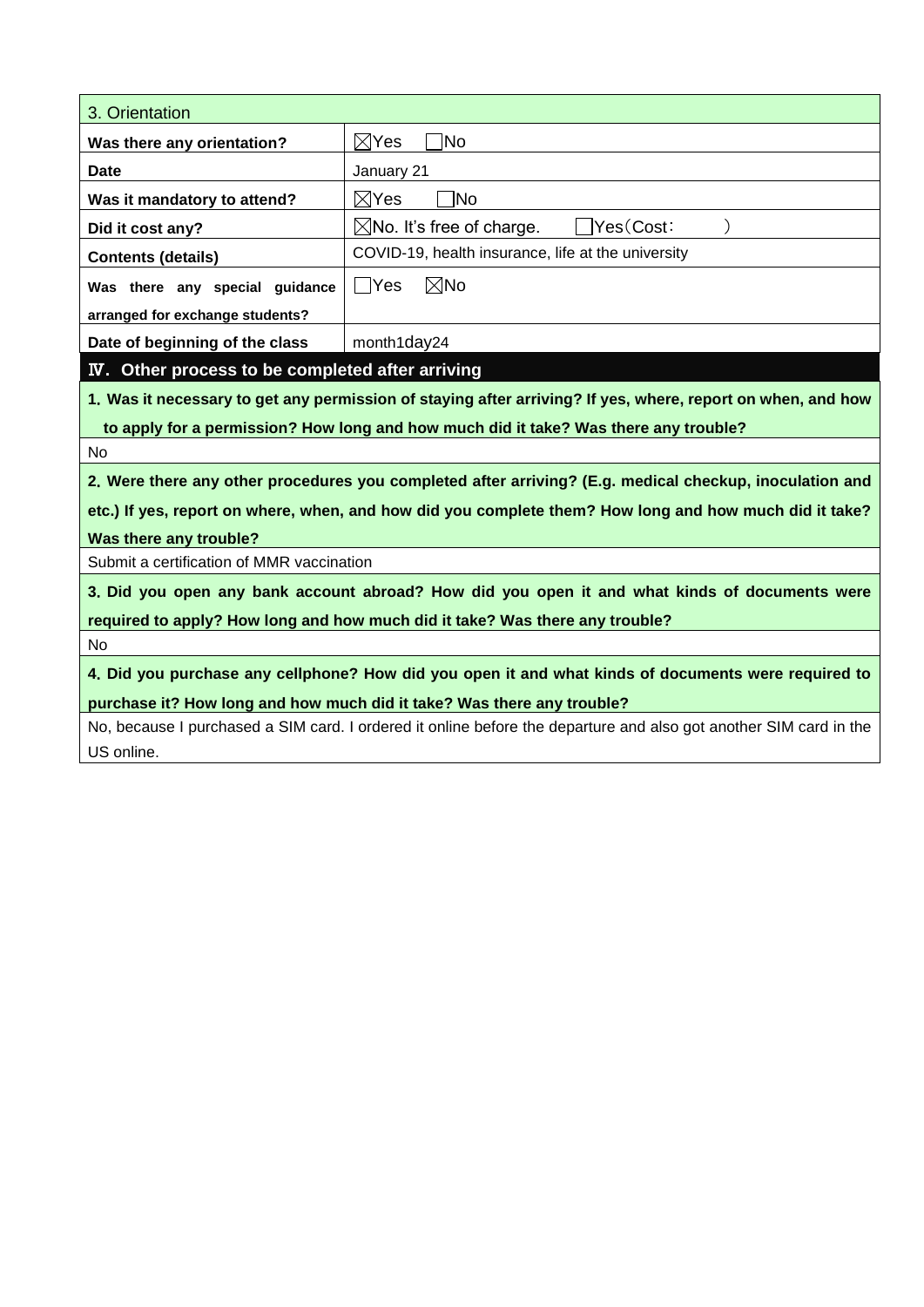| V. Course registration and classes                                                                            |
|---------------------------------------------------------------------------------------------------------------|
| 1. When and how did you register your courses?                                                                |
| $\boxtimes$ Before departure (approximate date: month<br>day                                                  |
| $\boxtimes$ Online $\Box$ Filling out an application form $\Box$<br>Not allowed to register $\Box$ other      |
| △ After arriving (approximate date: around month<br>day                                                       |
| Online With support by International office at the host university                                            |
| Not allowed to register $\Box$ other(                                                                         |
| $\boxtimes$ No<br>Was there any priority as an exchange<br>  Yes                                              |
| student?                                                                                                      |
| If your answer is Yes, please report on the details.                                                          |
|                                                                                                               |
| If your answer is No, how did you register your classes?                                                      |
| I looked for what classes were offered on the home page. Then, I registered for classes online. There was an  |
| individual page to apply for.                                                                                 |
| If you had registered the courses before departure, could you change or add any classes after arriving? Could |
| you register all the classes which you wished to attend?                                                      |
| Yes, I could change until 2 weeks after classes were started.                                                 |